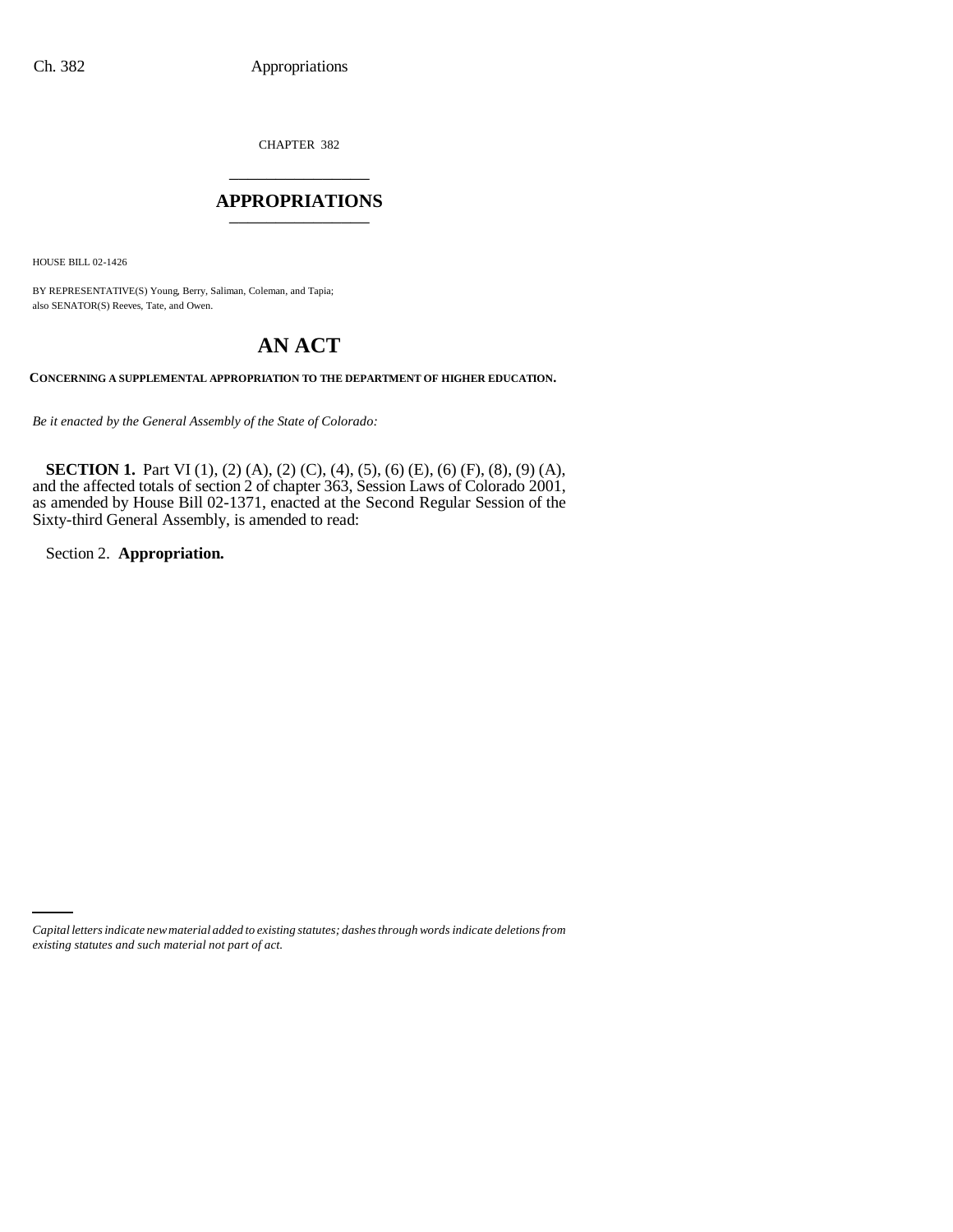|                                      |                                      |              | <b>APPROPRIATION FROM</b>     |                                                |                      |                                       |                                |
|--------------------------------------|--------------------------------------|--------------|-------------------------------|------------------------------------------------|----------------------|---------------------------------------|--------------------------------|
|                                      | <b>ITEM &amp;</b><br><b>SUBTOTAL</b> | <b>TOTAL</b> | <b>GENERAL</b><br><b>FUND</b> | <b>GENERAL</b><br><b>FUND</b><br><b>EXEMPT</b> | CASH<br><b>FUNDS</b> | CASH<br><b>FUNDS</b><br><b>EXEMPT</b> | <b>FEDERAL</b><br><b>FUNDS</b> |
|                                      | \$                                   | \$           | \$                            | \$                                             | \$                   | \$                                    | \$                             |
|                                      |                                      |              |                               | <b>PART VI</b>                                 |                      |                                       |                                |
|                                      |                                      |              |                               | <b>DEPARTMENT OF HIGHER EDUCATION</b>          |                      |                                       |                                |
| (1) DEPARTMENT ADMINISTRATIVE OFFICE |                                      |              |                               |                                                |                      |                                       |                                |
| Health, Life, and Dental             | 321,979                              |              | 247,611                       |                                                | $45,805^{\rm a}$     | $28,563(T)$ <sup>b</sup>              |                                |
|                                      | 316,162                              |              | 241,794                       |                                                |                      |                                       |                                |
| Short-term Disability                | 4,505                                |              | 3,283                         |                                                | 581 <sup>a</sup>     | $340(T)$ <sup>b</sup>                 | 301                            |
| Salary Survey and Senior             |                                      |              |                               |                                                |                      |                                       |                                |
| <b>Executive Service</b>             | 356,662                              |              | 286,498                       |                                                | 47,228 <sup>a</sup>  | $22,936(T)^{b}$                       |                                |
| Anniversary Increases                | 141,647                              |              | 113,357                       |                                                | $18,270^a$           | $10,020(T)^{b}$                       |                                |
| Shift Differential                   | 512                                  |              | 512                           |                                                |                      |                                       |                                |
| Workers' Compensation                | 21,641                               |              | 21,153                        |                                                | $488$ <sup>a</sup>   |                                       |                                |
| Legal Services for 505 hours         |                                      |              |                               |                                                |                      |                                       |                                |
| 483 HOURS                            | 29,507                               |              | 29,507                        |                                                |                      |                                       |                                |
|                                      | 28,892                               |              | 28,892                        |                                                |                      |                                       |                                |
| Purchase of Services from            |                                      |              |                               |                                                |                      |                                       |                                |
| Computer Center                      | 2,723                                |              | 2,723                         |                                                |                      |                                       |                                |
| Payment to Risk Management           |                                      |              |                               |                                                |                      |                                       |                                |
| and Property Funds                   | 8,738                                |              | 7,470                         |                                                | $1,268^{\circ}$      |                                       |                                |
| <b>Leased Space</b>                  | 239,756                              |              | 183,965                       |                                                | 55,791 <sup>c</sup>  |                                       |                                |
|                                      |                                      | 1,127,670    |                               |                                                |                      |                                       |                                |
|                                      |                                      | 1,121,238    |                               |                                                |                      |                                       |                                |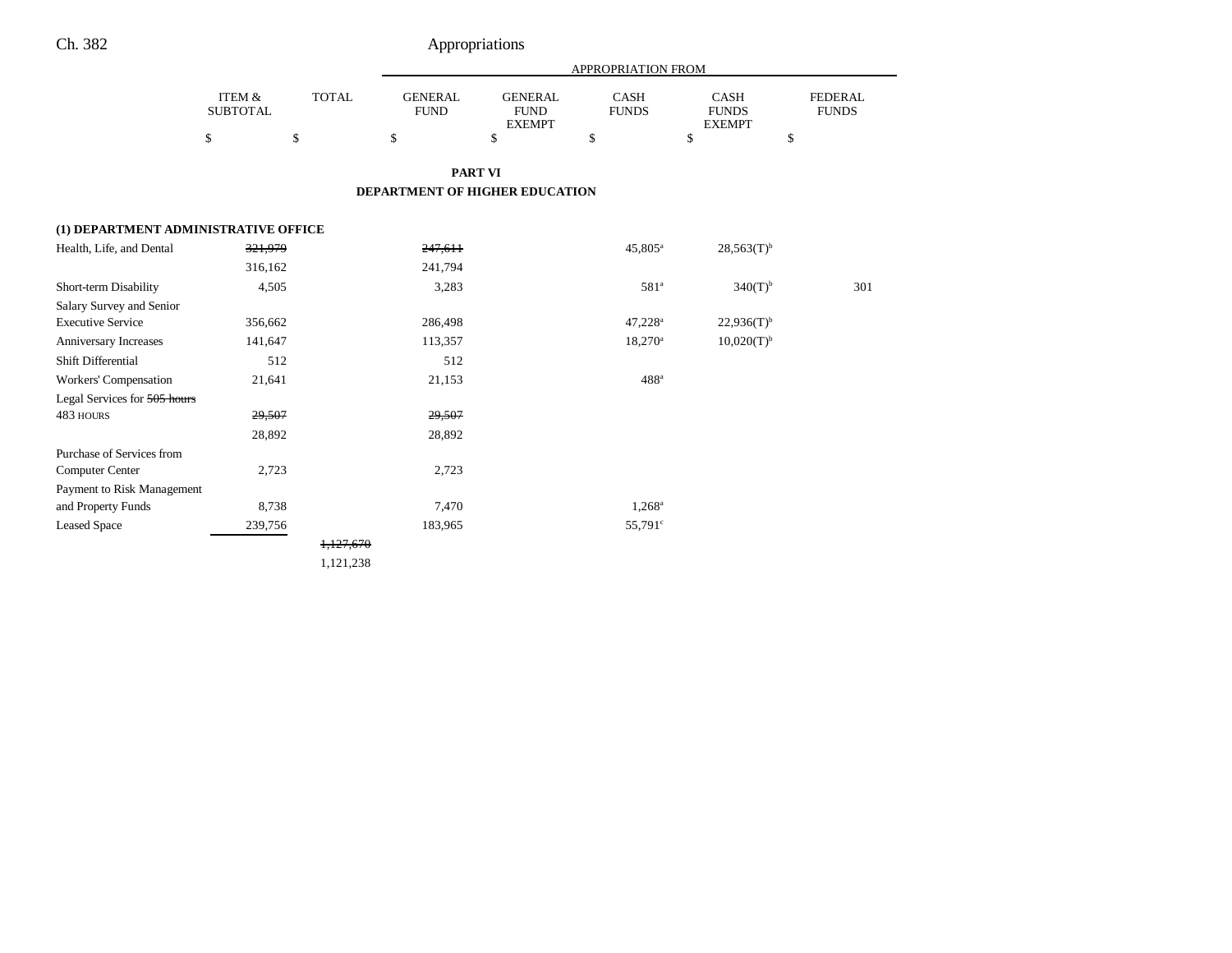<sup>a</sup> These amounts shall be from various sources of cash funds throughout the Department.

b These amounts shall be from Limited Gaming revenue received by the State Historical Society.

 $\,^{\mathrm{c}}$  This amount shall be from the Private Occupational Schools Fund.

## (2) COLORADO COMMISSION ON HIGHER EDUCATION<sup>66, 67</sup>

| (A) Administration | <del>2,361,553</del> | <del>2,361,553</del> |
|--------------------|----------------------|----------------------|
|                    | 2.312.299            | 2.312.299            |
|                    |                      | $(32.8$ FTE)         |

| (C) Special Purpose                  |                       |           |                          |                             |
|--------------------------------------|-----------------------|-----------|--------------------------|-----------------------------|
| <b>Western Interstate Commission</b> |                       |           |                          |                             |
| for Higher Education                 |                       |           |                          |                             |
| (WICHE)                              | 99,000                | 99,000    |                          |                             |
| WICHE - Optometry                    | 207,900               | 207,900   |                          |                             |
| Higher Education Programs of         |                       |           |                          |                             |
| Excellence                           | 4,441,483             | 134,855   | $166,654$ <sup>a</sup>   | $4,139,974(T)$ <sup>b</sup> |
| <b>Advanced Technology Grants</b>    | 3,109,776             | 2,202,576 |                          | $907,200(T)^c$              |
| Veterinary School Program            |                       |           |                          |                             |
| <b>Needs</b>                         | 285,000               | 162,400   | $122,600$ <sup>d</sup>   |                             |
| <b>Rural Education Access</b>        |                       |           |                          |                             |
| Program <sup>68</sup>                | 689,850               | 689,850   |                          |                             |
|                                      | 89,850                | 89,850    |                          |                             |
| Enrollment/Cash Fund                 |                       |           |                          |                             |
| Contingency <sup>69</sup>            | 5,000,000             |           | $5,000,000$ <sup>c</sup> |                             |
|                                      | 5,750,000             |           | 5,750,000 <sup>e</sup>   |                             |
|                                      | <del>13,833,009</del> |           |                          |                             |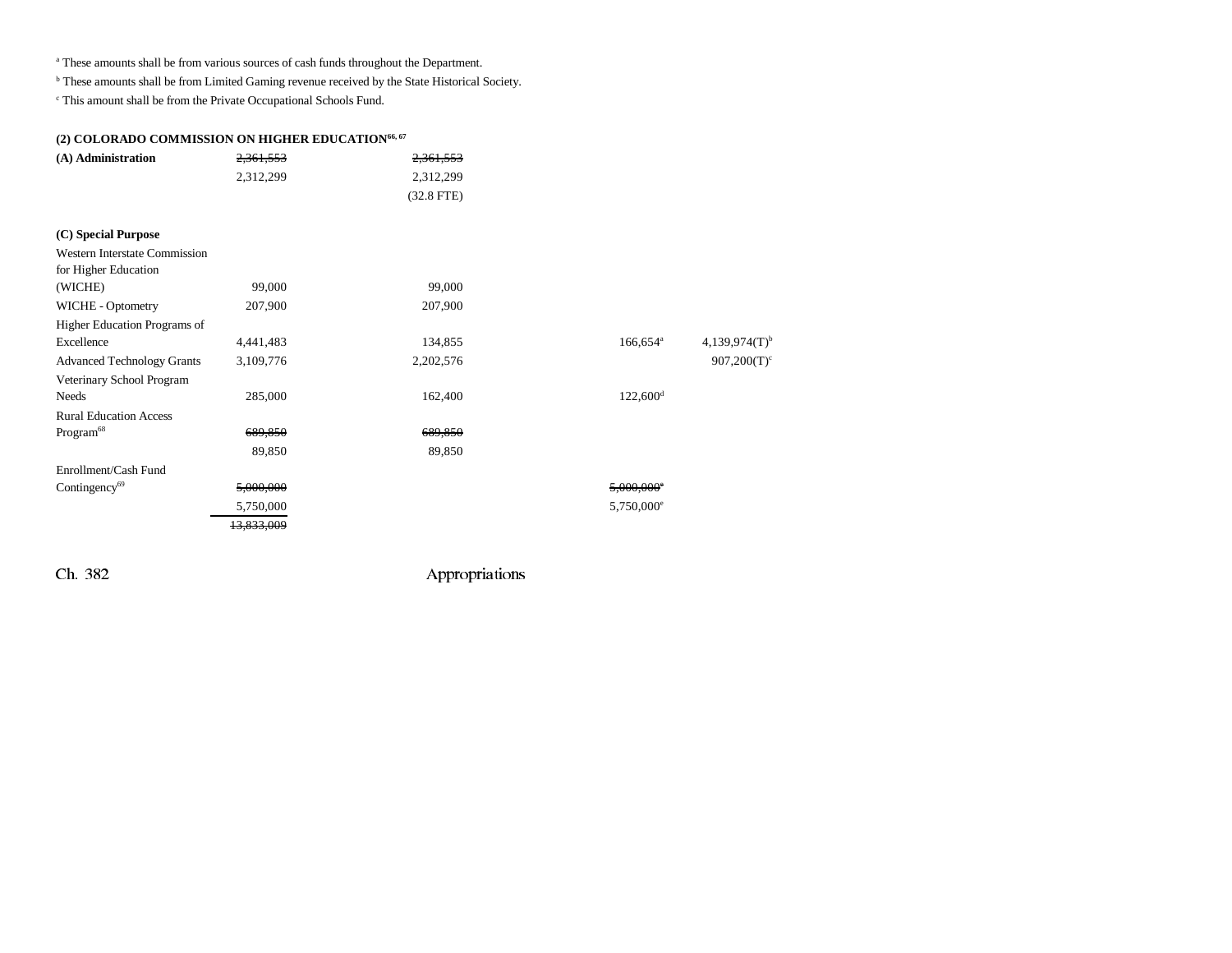|                                           |                               | APPROPRIATION FROM            |                             |                             |                         |  |  |
|-------------------------------------------|-------------------------------|-------------------------------|-----------------------------|-----------------------------|-------------------------|--|--|
| ITEM &<br><b>TOTAL</b><br><b>SUBTOTAL</b> | <b>GENERAL</b><br><b>FUND</b> | <b>GENERAL</b><br><b>FUND</b> | <b>CASH</b><br><b>FUNDS</b> | <b>CASH</b><br><b>FUNDS</b> | FEDERAL<br><b>FUNDS</b> |  |  |
|                                           |                               | <b>EXEMPT</b>                 |                             | <b>EXEMPT</b>               |                         |  |  |
| \$                                        |                               |                               |                             |                             |                         |  |  |

55,197,061<sup>a</sup>

13,983,009

#### 16,786,745

16,887,491

a This amount shall be from the Colorado Student Loan Program.

<sup>b</sup> This amount shall be from statewide and departmental indirect cost recoveries.

c Of this amount, \$107,200 represents a transfer from the Department of Local Affairs, Waste Tire Fund programs, pursuant to Section 24-32-114, C.R.S. The remaining \$800,000 shall be from Waste Tire Recycling Development Cash Fund moneys deposited in the Advanced Technology Fund, and it is shown for informational purposes only, since moneys in the Advanced Technology Fund are continuously appropriated pursuant to Section 23-1-106.5 (9), C.R.S.

d This amount shall be from the Western Interstate Commission on Higher Education.

e This amount shall be from tuition and cash fund revenue from the governing boards, in addition to what is appropriated to the governing boards. This spending authority may be transferred to the governing boards.

#### **(4) GOVERNING BOARDS AND LOCAL DISTRICT JUNIOR**

#### **COLLEGES<sup>71</sup>**

### (A) TRUSTEES OF THE STATE COLLEGES IN COLORADO<sup>67, 72, 73</sup>

Governing Board and General Campuses

General Fund and Tuition

| Allocation | 131,209,050     | 76,011,989 |
|------------|-----------------|------------|
|            | 130,822,715     | 75.625.654 |
|            | $(1,872.7$ FTE) |            |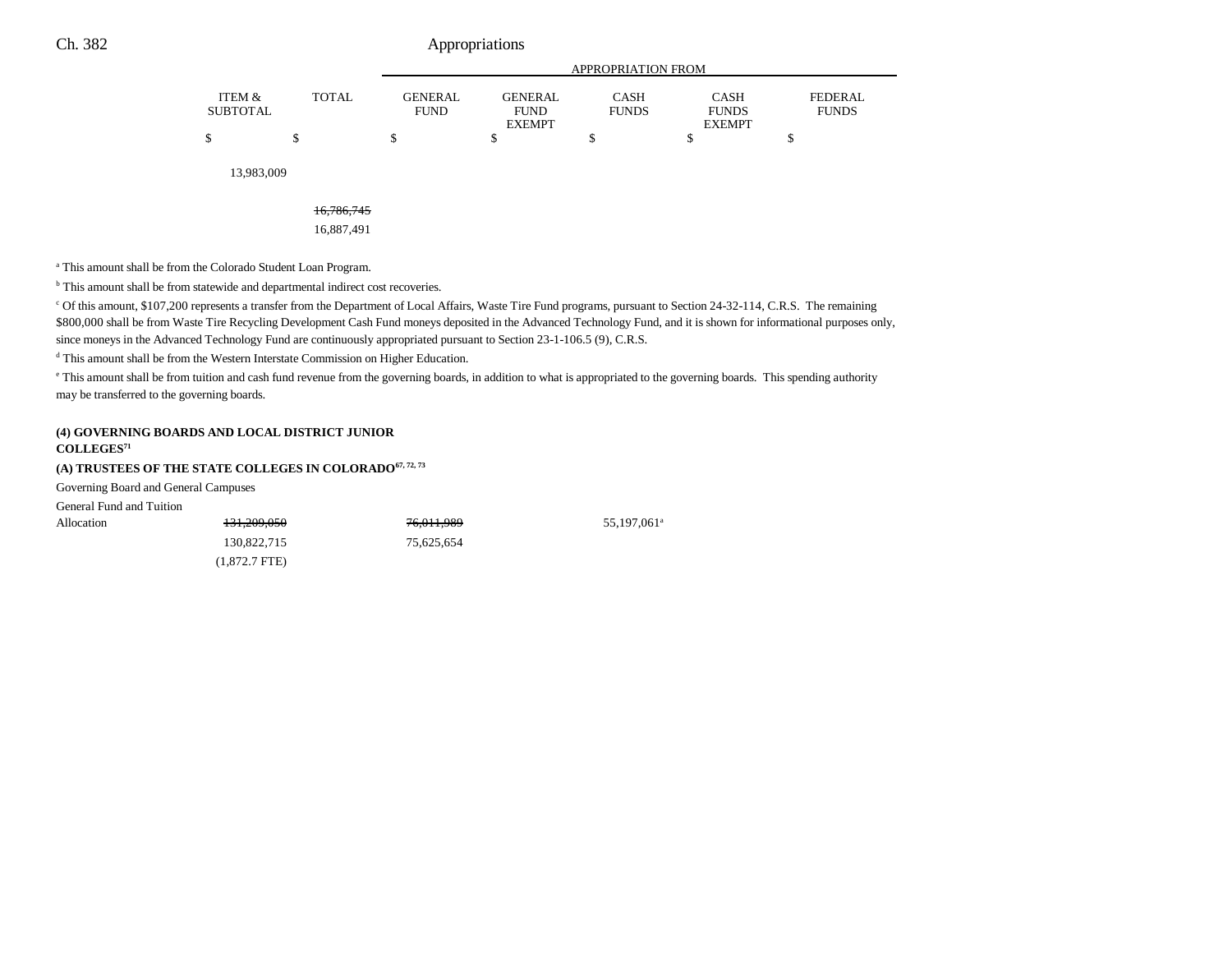| Other Than Tuition Revenue | 2.276.000   | 2.276,000 <sup>b</sup>   |
|----------------------------|-------------|--------------------------|
| <b>Auxiliary Revenue</b>   | 6.955.864   | $6.955.864$ <sup>c</sup> |
|                            | 140,440,914 |                          |
|                            | 140.054.579 |                          |

a This amount shall be from tuition revenue.

<sup>b</sup> This amount shall be from other than tuition revenue.

c This amount shall be from auxiliary revenue.

## **(B) STATE BOARD OF AGRICULTURE2, 67, 72, 73**

Governing Board and General Campuses

| General Fund and Tuition |  |  |  |
|--------------------------|--|--|--|
|--------------------------|--|--|--|

| ocheral i and and range           |                        |               |                          |                      |
|-----------------------------------|------------------------|---------------|--------------------------|----------------------|
| Allocation                        | 278,179,736            | 149, 364, 347 | 128,815,389 <sup>a</sup> |                      |
|                                   | 277,420,584            | 148,605,195   |                          |                      |
|                                   | $(4,097.5$ FTE)        |               |                          |                      |
| <b>Other Than Tuition Revenue</b> | 31,016,662             |               | $30,472,980^{\rm b}$     | 543.682 <sup>c</sup> |
| <b>Auxiliary Revenue</b>          | 26,541,358             |               | 26,541,358 <sup>d</sup>  |                      |
|                                   | <del>335,737,756</del> |               |                          |                      |
|                                   | 334,978,604            |               |                          |                      |

a This amount shall be from tuition revenue.

b Of this amount, \$28,272,980 shall be from other than tuition revenue and \$2,200,000(T) shall be from the Division of Wildlife in the Department of Natural Resources. c Of this amount, \$327,592 shall be from the Water Research Fund. For purposes of complying with the limitation on state fiscal year spending imposed by Article X, Section 20 of the State Constitution, these moneys are included for informational purposes as they are continuously appropriated by a permanent statute or constitutional provision. Also, \$216,090(T) shall be from the Local Government Mineral Impact Fund pursuant to Section 34-63-102, C.R.S. The Local Government Mineral Impact Fund amount represents a 2002 calendar year grant; any unexpended balance on June 30, 2002 is intended to roll forward and remain available for expenditure in FY 2002-03. <sup>d</sup> This amount shall be from auxiliary revenue.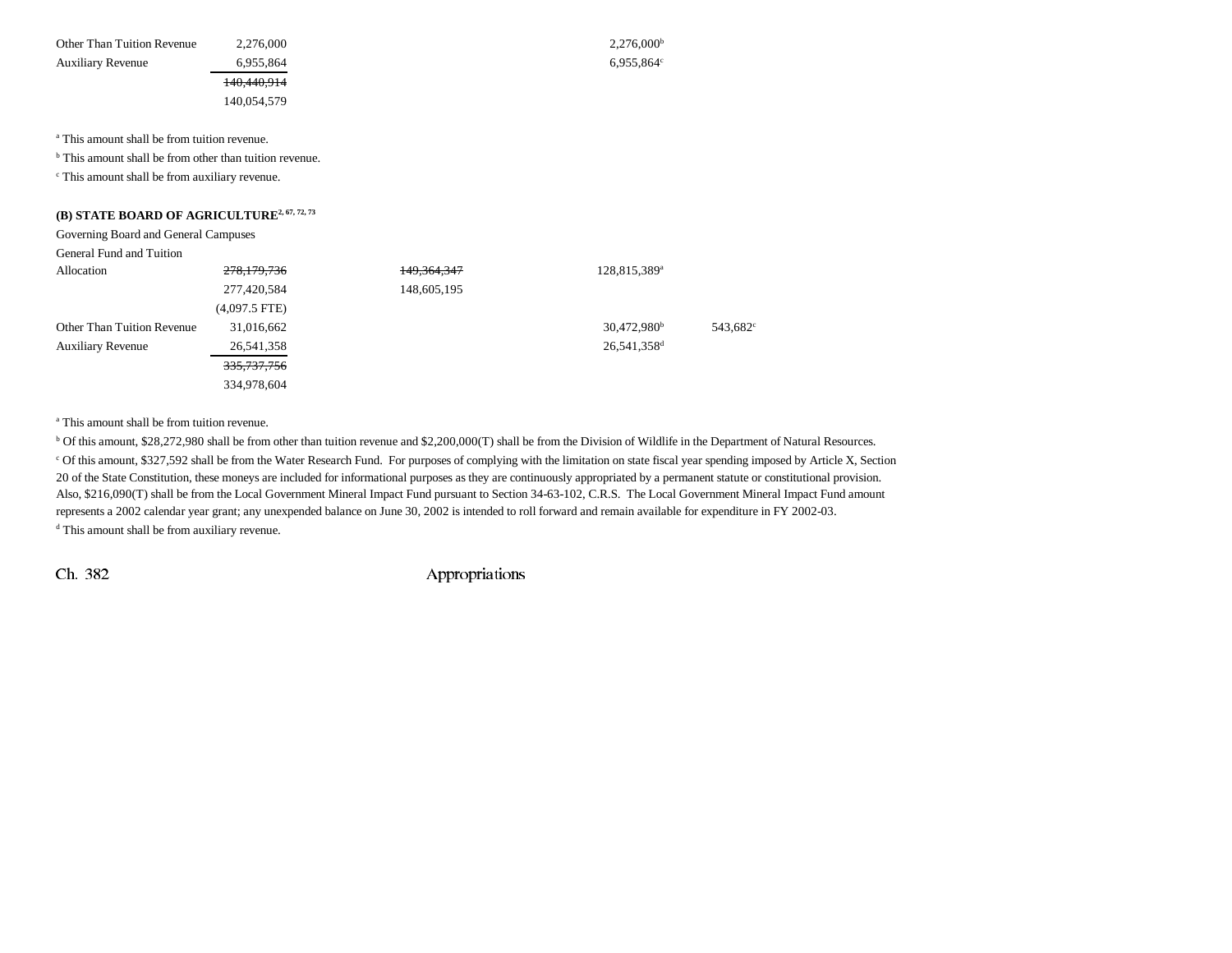|                                                                        |                           |              | <b>APPROPRIATION FROM</b>     |                                                |                             |                                              |                                |
|------------------------------------------------------------------------|---------------------------|--------------|-------------------------------|------------------------------------------------|-----------------------------|----------------------------------------------|--------------------------------|
|                                                                        | ITEM &<br><b>SUBTOTAL</b> | <b>TOTAL</b> | <b>GENERAL</b><br><b>FUND</b> | <b>GENERAL</b><br><b>FUND</b><br><b>EXEMPT</b> | <b>CASH</b><br><b>FUNDS</b> | <b>CASH</b><br><b>FUNDS</b><br><b>EXEMPT</b> | <b>FEDERAL</b><br><b>FUNDS</b> |
|                                                                        | \$                        | \$           | \$                            | \$                                             | \$                          | \$                                           | \$                             |
| (C) REGENTS OF THE UNIVERSITY OF COLORADO <sup>67, 72,</sup><br>73, 74 |                           |              |                               |                                                |                             |                                              |                                |
| Governing Board and General Campuses                                   |                           |              |                               |                                                |                             |                                              |                                |
| General Fund and Tuition                                               |                           |              |                               |                                                |                             |                                              |                                |
| Allocation                                                             | 492,273,650               |              | 214,230,223                   |                                                | 278,043,427 <sup>a</sup>    |                                              |                                |
|                                                                        | 491,184,814               |              | 213, 141, 387                 |                                                |                             |                                              |                                |
|                                                                        | $(5,950.1$ FTE)           |              |                               |                                                |                             |                                              |                                |
| <b>Other Than Tuition Revenue</b>                                      | 48,213,755                |              |                               |                                                | 40.680.849 <sup>b</sup>     | 7,532,906°                                   |                                |

Auxiliary Revenue  $30,273,435$   $30,273,435$   $30,273,435$ 570,760,840

569,672,004

a This amount shall be from tuition revenue.

<sup>b</sup> This amount shall be from other than tuition revenue.

<sup>c</sup> Of this amount, \$6,875,375 shall be from the Tobacco Litigation Settlement Cash Fund created in Section 24-22-115, C.R.S., pursuant to Section 24-75-1104 (1)(c), C.R.S., and \$657,531(T) shall be from the Local Government Mineral Impact Fund pursuant to Section 34-63-102, C.R.S. The Local Government Mineral Impact Fund amount represents a 2002 calendar year grant; any unexpended balance on June 30, 2002 is intended to roll forward and remain available for expenditure in FY 2002-03.

d This amount shall be from auxiliary revenue.

#### (D) TRUSTEES OF THE COLORADO SCHOOL OF MINES<sup>67, 72, 73</sup>

Governing Board and General Campus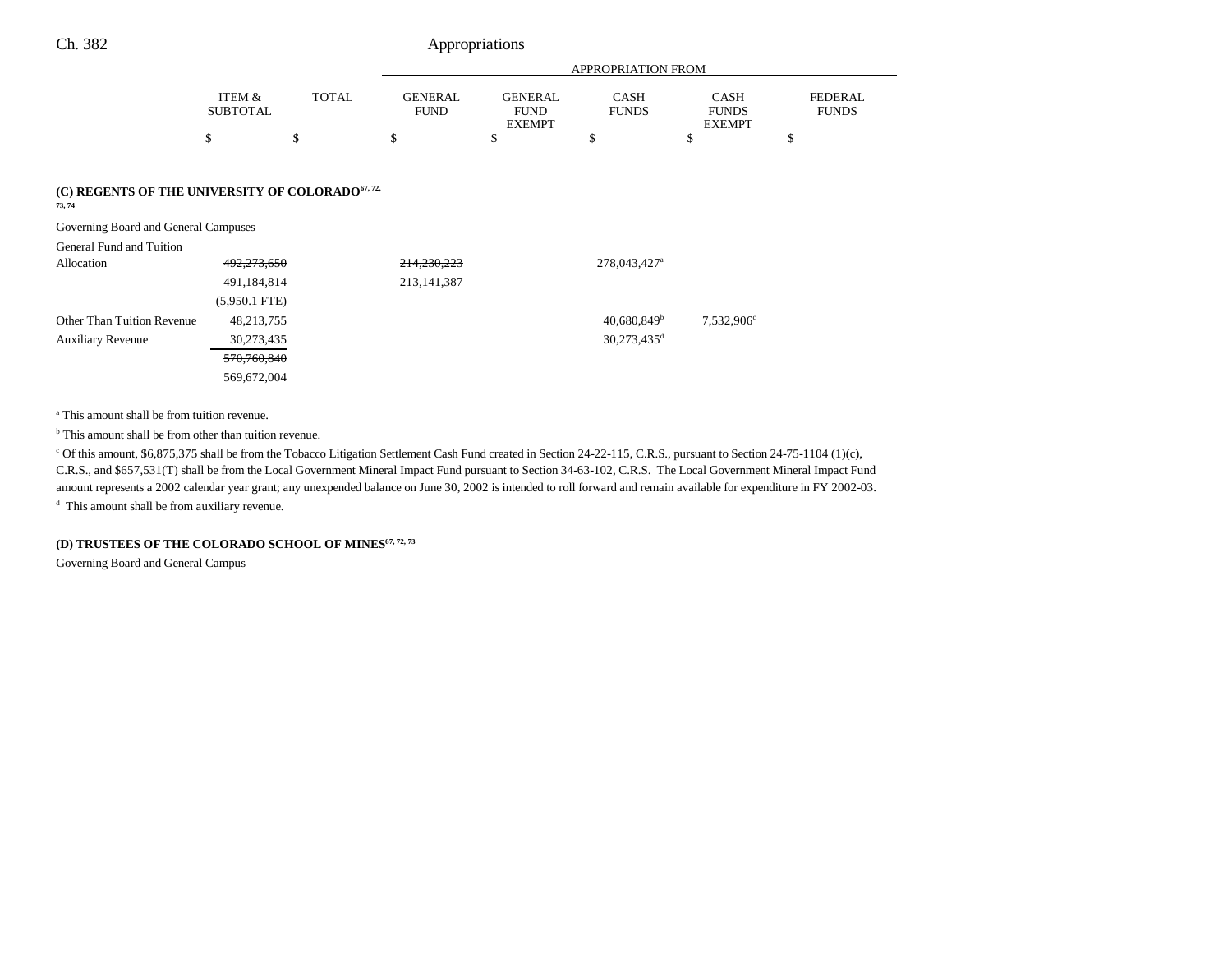#### General Fund and Tuition

| Allocation                        | 45,668,213    | 19,719,575 | 25,948,638 <sup>a</sup> |
|-----------------------------------|---------------|------------|-------------------------|
|                                   | 45,567,987    | 19,619,349 |                         |
|                                   | $(625.0$ FTE) |            |                         |
| <b>Other Than Tuition Revenue</b> | 863,279       |            | 863,279 <sup>b</sup>    |
| <b>Auxiliary Revenue</b>          | 601,017       |            | $601,017$ °             |
|                                   | 47,132,509    |            |                         |
|                                   | 47,032,283    |            |                         |

a This amount shall be from tuition revenue.

<sup>b</sup> This amount shall be from other than tuition revenue.

c This amount shall be from auxiliary revenue.

## (E) UNIVERSITY OF NORTHERN COLORADO $^{67, 72, 73}$

Governing Board and General Campus

| General Fund and Tuition   |                 |            |                         |
|----------------------------|-----------------|------------|-------------------------|
| Allocation                 | 75,628,233      | 43,254,452 | 32,373,781 <sup>a</sup> |
|                            | 75,408,390      | 43,034,609 |                         |
|                            | $(1,045.2$ FTE) |            |                         |
| Other Than Tuition Revenue | 4, 147, 240     |            | $4,147,240^b$           |
| <b>Auxiliary Revenue</b>   | 1,232,963       |            | $1,232,963^{\circ}$     |
|                            | 81,008,436      |            |                         |
|                            | 80.788.593      |            |                         |

a This amount shall be from tuition revenue.

<sup>b</sup> This amount shall be from other than tuition revenue.

c This amount shall be from auxiliary revenue.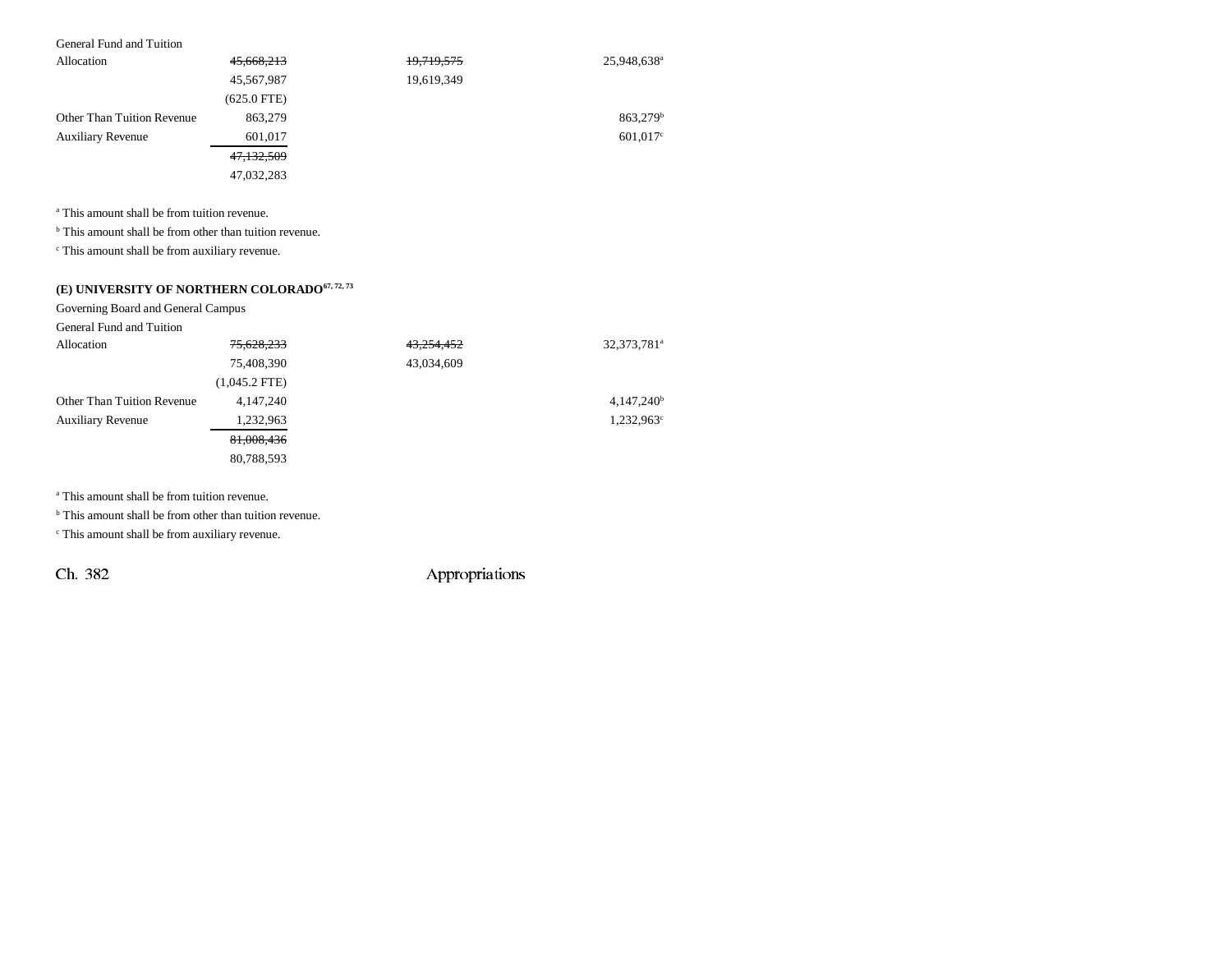|                                                                                                                               |                           |              | <b>APPROPRIATION FROM</b>     |                                                |                             |                                              |                                |
|-------------------------------------------------------------------------------------------------------------------------------|---------------------------|--------------|-------------------------------|------------------------------------------------|-----------------------------|----------------------------------------------|--------------------------------|
|                                                                                                                               | ITEM &<br><b>SUBTOTAL</b> | <b>TOTAL</b> | <b>GENERAL</b><br><b>FUND</b> | <b>GENERAL</b><br><b>FUND</b><br><b>EXEMPT</b> | <b>CASH</b><br><b>FUNDS</b> | <b>CASH</b><br><b>FUNDS</b><br><b>EXEMPT</b> | <b>FEDERAL</b><br><b>FUNDS</b> |
|                                                                                                                               | \$                        |              |                               | \$                                             |                             |                                              |                                |
|                                                                                                                               |                           |              |                               |                                                |                             |                                              |                                |
| (F) STATE BOARD FOR COMMUNITY COLLEGES AND<br>OCCUPATIONAL EDUCATION STATE SYSTEM COMMUNITY<br><b>COLLEGES</b> 67, 72, 73, 75 |                           |              |                               |                                                |                             |                                              |                                |

Governing Board and General Campuses

General Fund and Tuition

| Allocation                        | 208, 567, 003   | 128, 397, 602 | $80,169,401^{\circ}$     |                  |
|-----------------------------------|-----------------|---------------|--------------------------|------------------|
|                                   | 207,917,987     | 127,748,586   |                          |                  |
|                                   | $(4,303.6$ FTE) |               |                          |                  |
| <b>Other Than Tuition Revenue</b> | 10,364,077      |               | $8,364,077$ <sup>b</sup> | $2,000,000(L)^c$ |
| <b>Auxiliary Revenue</b>          | 1,522,108       |               | $1,522,108$ <sup>d</sup> |                  |
|                                   | 220,453,188     |               |                          |                  |
|                                   | 219,804,172     |               |                          |                  |

a This amount shall be from tuition revenue.

<sup>b</sup> Of this amount, \$8,349,077 shall be from other than tuition revenue and \$15,000(T) shall be from the Division of Wildlife in the Department of Natural Resources.

c This amount shall be from local property tax collections.

d This amount shall be from auxiliary revenue.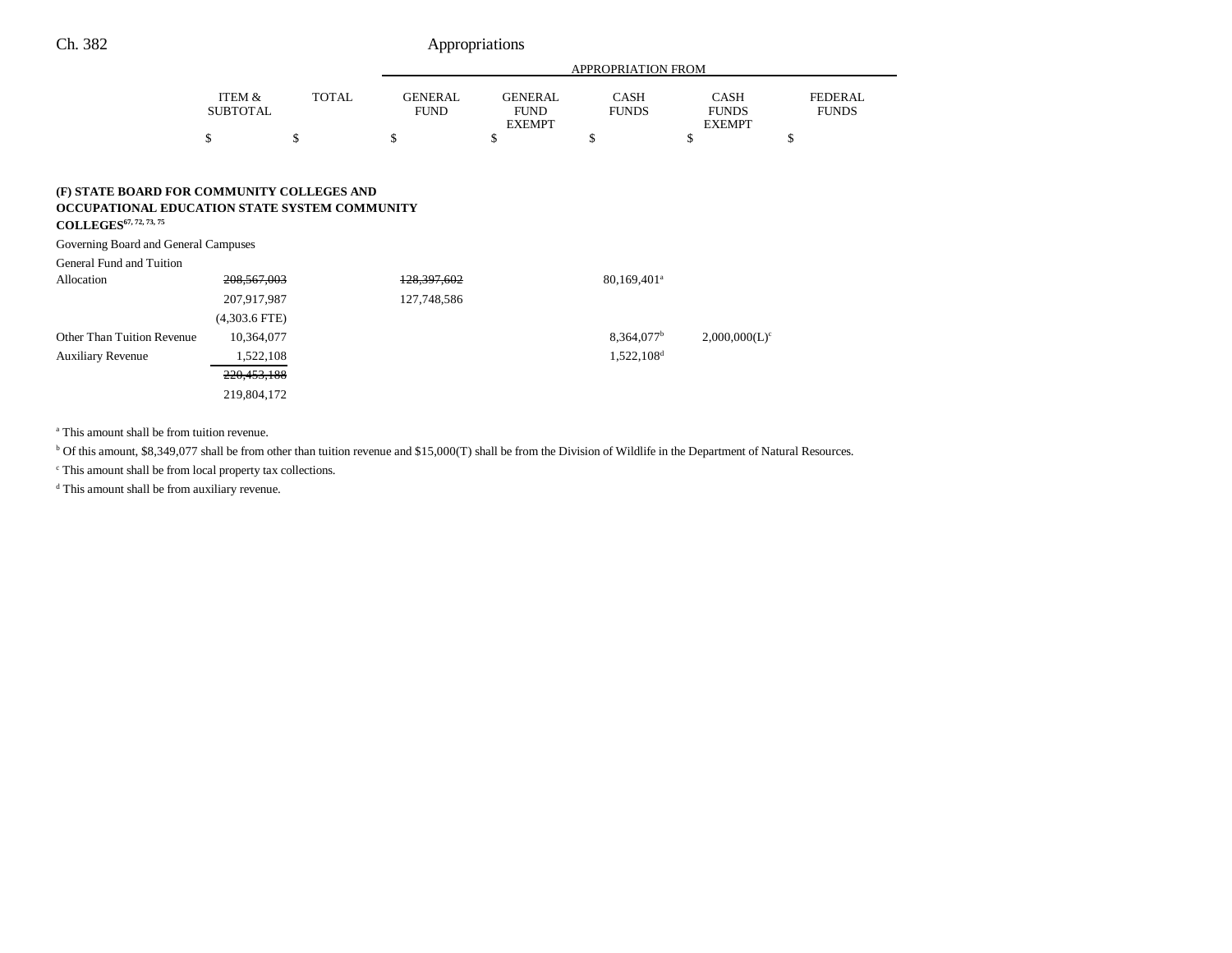| (G) LOCAL DISTRICT<br><b>JUNIOR COLLEGE</b> |                       |                          |                       |  |
|---------------------------------------------|-----------------------|--------------------------|-----------------------|--|
| <b>GRANTS PURSUANT TO</b>                   |                       |                          |                       |  |
| <b>SECTION 23-71-301, C.R.S.</b>            | <del>14,405,991</del> |                          | <del>14,405,991</del> |  |
|                                             | 14,332,772            |                          | 14,332,772            |  |
|                                             |                       | <del>1,409,939,634</del> |                       |  |
|                                             |                       | 1,406,663,007            |                       |  |
| (5) ADVISORY COMMISSION ON FAMILY MEDICINE  |                       |                          |                       |  |
| <b>Residency Training Programs</b>          | 2,274,398             |                          |                       |  |
|                                             | 2,271,126             |                          |                       |  |
| <b>Commission Expenses</b>                  | 95,409                |                          |                       |  |
|                                             | 93,419                |                          |                       |  |
|                                             | $(1.0$ FTE)           |                          |                       |  |
|                                             |                       | 2,369,807                | <del>252,268</del>    |  |
|                                             |                       | 2,364,545                | 247,006               |  |
|                                             |                       |                          |                       |  |

<sup>a</sup> This amount shall be from Medicaid funds appropriated in the Department of Health Care Policy and Financing.

## **(6) DIVISION OF OCCUPATIONAL EDUCATION**

| (E) Colorado First                    |           |                    |
|---------------------------------------|-----------|--------------------|
| Customized Job Training <sup>33</sup> | 3.102.066 | $3,102,066(T)^{a}$ |
|                                       | 3.055.065 | $3,055,065(T)^{a}$ |

a This amount shall be a transfer from the Governor's Office.

Ch. 382 Appropriations

 $2,117,539(T)^{a}$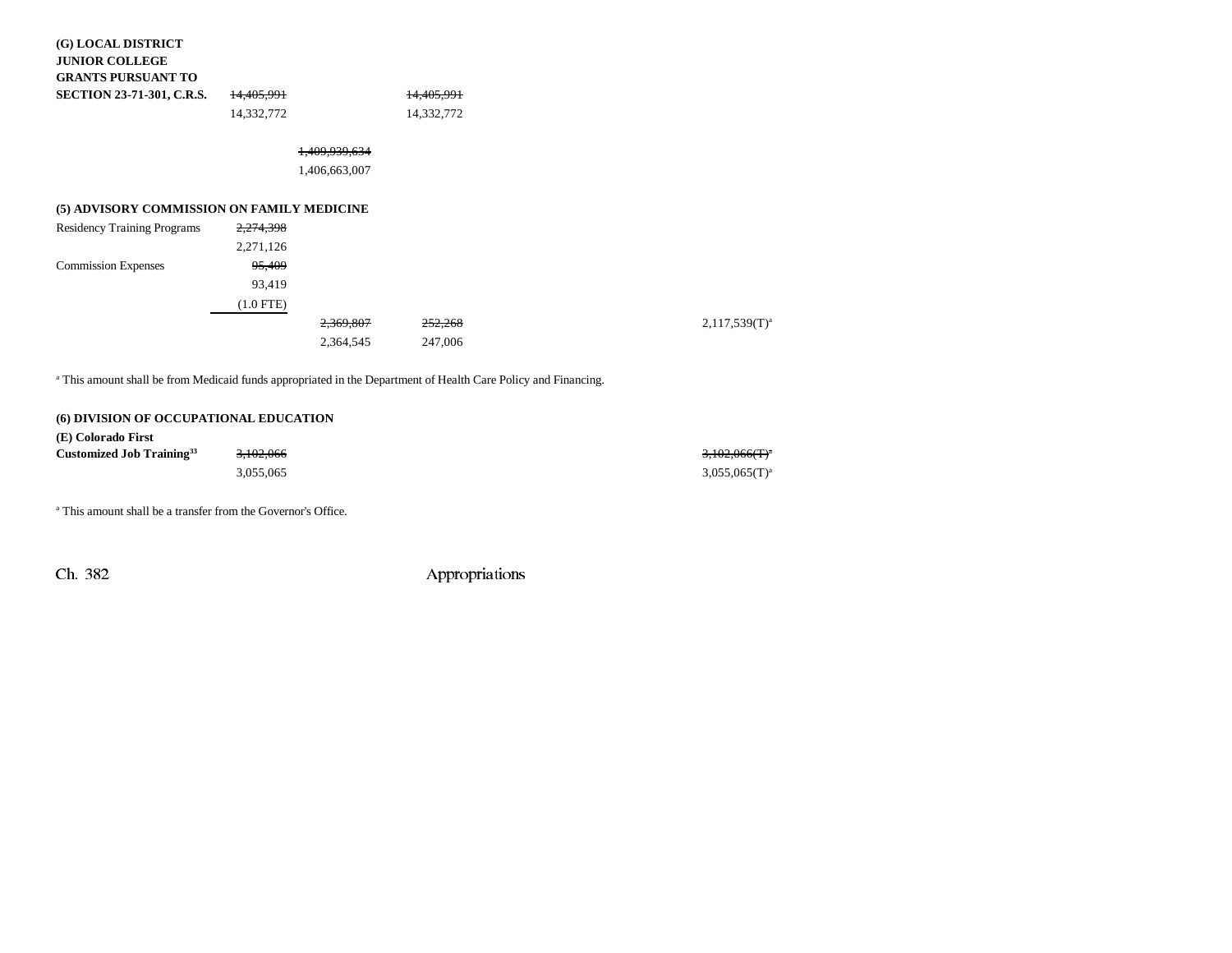| Ch. 382                                                                  |                           |              |                               | Appropriations                                 |                             |                                              |                                |
|--------------------------------------------------------------------------|---------------------------|--------------|-------------------------------|------------------------------------------------|-----------------------------|----------------------------------------------|--------------------------------|
|                                                                          |                           |              | APPROPRIATION FROM            |                                                |                             |                                              |                                |
|                                                                          | ITEM &<br><b>SUBTOTAL</b> | <b>TOTAL</b> | <b>GENERAL</b><br><b>FUND</b> | <b>GENERAL</b><br><b>FUND</b><br><b>EXEMPT</b> | <b>CASH</b><br><b>FUNDS</b> | <b>CASH</b><br><b>FUNDS</b><br><b>EXEMPT</b> | <b>FEDERAL</b><br><b>FUNDS</b> |
|                                                                          | \$                        | \$           | \$                            | \$                                             | \$                          | \$                                           | \$                             |
| (F) Existing Industry<br>$\textbf{Training}^{33}$                        | 1,113,968                 |              |                               |                                                |                             | $1,113,968(T)^{n}$                           |                                |
|                                                                          | 1,097,089                 |              |                               |                                                |                             | $1,097,089(T)^a$                             |                                |
| <sup>a</sup> This amount shall be a transfer from the Governor's Office. |                           |              |                               |                                                |                             |                                              |                                |
|                                                                          |                           | 50,326,167   |                               |                                                |                             |                                              |                                |
|                                                                          |                           | 50,262,287   |                               |                                                |                             |                                              |                                |
| (8) COUNCIL ON THE ARTS                                                  |                           |              |                               |                                                |                             |                                              |                                |
| <b>Personal Services</b>                                                 | 466,877                   |              | 373,872                       |                                                |                             | 93,005 <sup>a</sup>                          |                                |
|                                                                          |                           |              | $(6.0$ FTE)                   |                                                |                             | $(2.0$ FTE)                                  |                                |
| <b>Operating Expenses</b>                                                | 87,906                    |              | 73,844                        |                                                |                             | $14,062^{\circ}$                             |                                |
| Programs/Scientific and                                                  |                           |              |                               |                                                |                             |                                              |                                |
| <b>Cultural Facilities District</b>                                      | <del>971,099</del>        |              | 718,449                       |                                                |                             | $1,250^{\rm b}$                              | 251,400                        |
|                                                                          | 959,139                   |              | 706,489                       |                                                |                             |                                              |                                |
| Programs/Greater Colorado                                                | 971,099                   |              | 718,449                       |                                                |                             | $1,250^{\rm b}$                              | 251,400                        |
|                                                                          | 958,862                   |              | 706,212                       |                                                |                             |                                              |                                |
|                                                                          |                           | 2.496.981    |                               |                                                |                             |                                              |                                |

2,472,784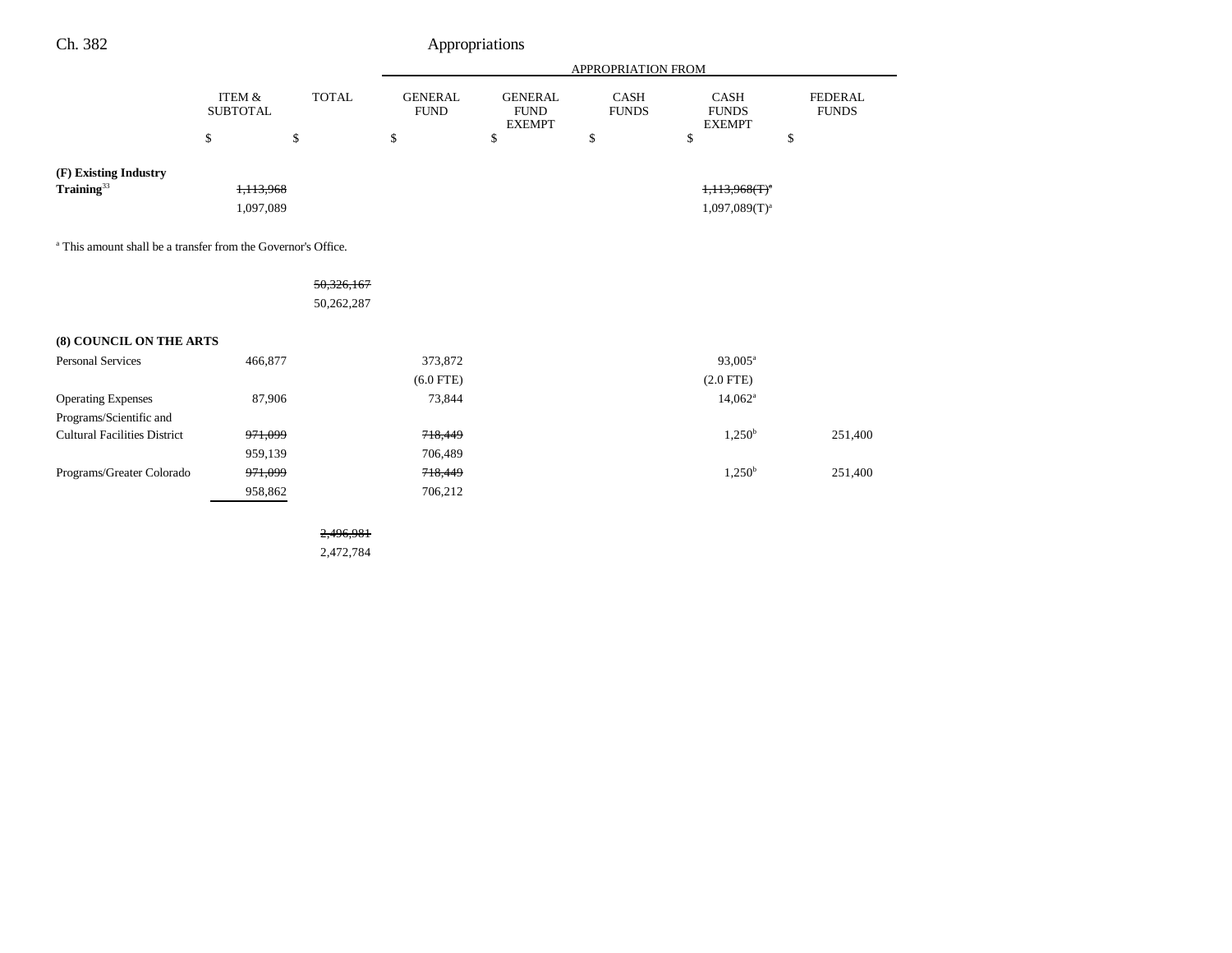a These amounts shall be from the Art in Public Places Fund originating from capital construction appropriations.

<sup>b</sup> These amounts shall be from gifts, grants, and donations.

#### **(9) STATE HISTORICAL SOCIETY**

#### **(A) Administration**

| <b>Administration and General</b> | 3,965,006    | 2,674,978 | $600,810$ <sup>a</sup> | 152,247 <sup>b</sup> | 536,971 |
|-----------------------------------|--------------|-----------|------------------------|----------------------|---------|
|                                   | 3,907,701    | 2,617,673 |                        |                      |         |
|                                   | $(76.4$ FTE) |           |                        |                      |         |
| Utilities                         | 54,163       | 29,781    | $24,382^{\rm a}$       |                      |         |
| Cumbres and Toltec Railroad       |              |           |                        |                      |         |
| Commission                        | 42,797       | 42,797    |                        |                      |         |
| Certified Local Government        |              |           |                        |                      |         |
| Program                           | 65,000       |           |                        |                      | 65,000  |
|                                   | 4,126,966    |           |                        |                      |         |
|                                   | 4,069,661    |           |                        |                      |         |

<sup>a</sup> These amounts shall be from museum admission fees, user charges, and other sources of cash funds.

b Of this amount, \$107,247(T) shall be from indirect cost recoveries within the agency and \$45,000 shall be from various sources of cash funds exempt.

33,495,694 33,438,389

#### **TOTALS PART VI**

| (HIGHER EDUCATION) $4,5$ | \$1,619,284,043               | <del>\$754.049.573</del> | <del>\$762,201,964</del> °  | <del>\$84.732.288</del> ° | \$18,300,218 |
|--------------------------|-------------------------------|--------------------------|-----------------------------|---------------------------|--------------|
|                          | \$1,615,951,086 \$750,030,496 |                          | $$762.951.964$ <sup>a</sup> | \$84.668.408 <sup>a</sup> |              |

<sup>a</sup> Of these amounts,  $\frac{677,220,063}{577,156,183}$  contains a (T) notation and \$2,000,000 contains an (L) notation.